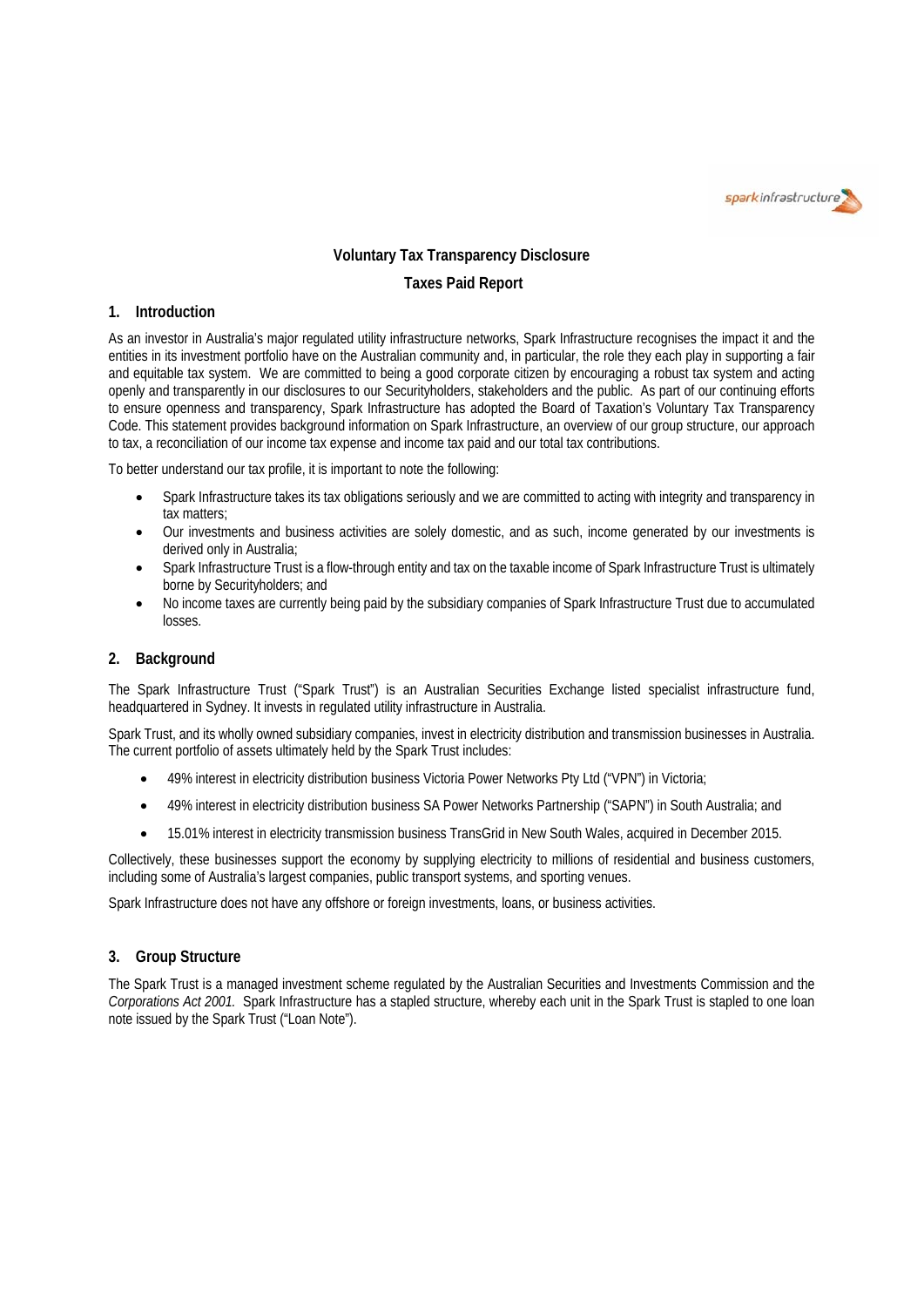Spark Trust is the parent entity of a group of entities collectively known as the Spark Infrastructure Group ("Group"). The Group is comprised of five separate taxpayers described as follows:

- The Spark Trust, which is a public unit trust that is treated as a flow-through entity (i.e. tax transparent) under Division 6 of the *Income Tax Assessment Act 1936*. The Spark Trust is the parent entity of the group and also directly holds a portion of the TransGrid investment via a wholly owned subsidiary trust, Spark Infrastructure Electricity Assets Trust ("Asset Trust"), which is also a flow-through trust;
- Spark Infrastructure Holdings No 1 Pty Limited ("SIH No.1"), the head company of the SIH No.1 tax consolidated group ("SIH No.1 Group"), which ultimately holds Spark Infrastructure's interests in VPN;
- Spark Infrastructure Holdings No 2 Pty Limited ("SIH No. 2"), the head company of the SIH No.2 tax consolidated group ("SIH No.2 Group"), which ultimately holds Spark Infrastructure's interests in SAPN; and
- Spark Infrastructure Holdings No 3 Pty Limited ("SIH No.3"), the head company of the SIH No.3 tax consolidated group ("SIH No.3 Group"). SIH No.3 undertakes management and other administrative activities and holds the Group's trustee entities. SIH No. 3 also holds the remainder of the TransGrid investment via a wholly owned subsidiary trust, Spark Infrastructure Electricity Operations Trust ("Operations Trust").

The above structure, along with stapling of securities, is not uncommon for infrastructure investments. These structures provide investors with the same benefits and efficiencies as if they owned the investments directly but through a managed investment scheme.

#### **4. Taxation of the Group**

For financial reporting purposes, Spark Trust and its subsidiaries prepare consolidated financial statements in accordance with Australian Accounting Standards. However, for Australian tax purposes, the Spark Trust and its subsidiary entities are treated as separate tax payers and therefore and are required to lodge separate tax returns.

#### *Spark Infrastructure Trust*

As noted above, Spark Trust, along with the wholly owned subsidiary trust (i.e. Asset Trust), are treated as flow-through entities for Australian income tax purposes. As such, the Spark Trust does not pay income tax and its Securityholders are subject to Australian income tax on their share of trust income. In addition to trust distributions (both income and capital), Securityholders receive interest income on the Loan Notes.

Securityholders are liable for tax on the trust distributions and interest income at their applicable tax rates. The Spark Trust is a Managed Investment Trust and where income distributions are made to non-residents of Australia, withholding tax of up to 30% (15% for residents of Exchange of Information countries) is deducted and remitted to the Australian Taxation Office ("ATO"). Domestic Securityholders are subject to tax at rates of up to 49% for individuals, 30% for corporates, and 15% for super funds.

Currently, more than 50% of the Spark Trust's Securityholder base is Australian and consists of superannuation funds, pension funds and professional investment managers, as well as individual private investors.

#### *Tax Consolidated Groups*

As previously stated, the subsidiary companies of the Group are formed into three separate tax consolidated groups. This means that the entities within each group are taxed as a single entity at the applicable corporate tax rate of 30%. As a result, each tax consolidated group will incur a tax liability on the taxable income of the respective tax group. Transactions between the tax consolidated groups and the Spark Trust are not eliminated in determining each tax consolidated group's taxable income, although they are eliminated for financial reporting purposes.

The SIH No.1 Group and SIH No.2 Group are currently in carried forward tax loss positions largely due to tax deductions relating to interest bearing debt and administrative costs having historically exceeded taxable income from underlying investments. For the SIH No. 2 Group, the carried forward tax losses also reflect carried forward losses transferred at the time of acquiring the partnership companies. We expect that the SIH No.1 Group and the SIH No.2 Group will commence paying tax once their respective historic losses are recouped. The SIH No.3 Group is also in a carried forward tax loss position due to administrative costs exceeding its income from its trustee entity holdings. We expect SIH No.3 Group will commence paying tax once its losses have been recouped and upon receipt of taxable distributions from Operations Trust.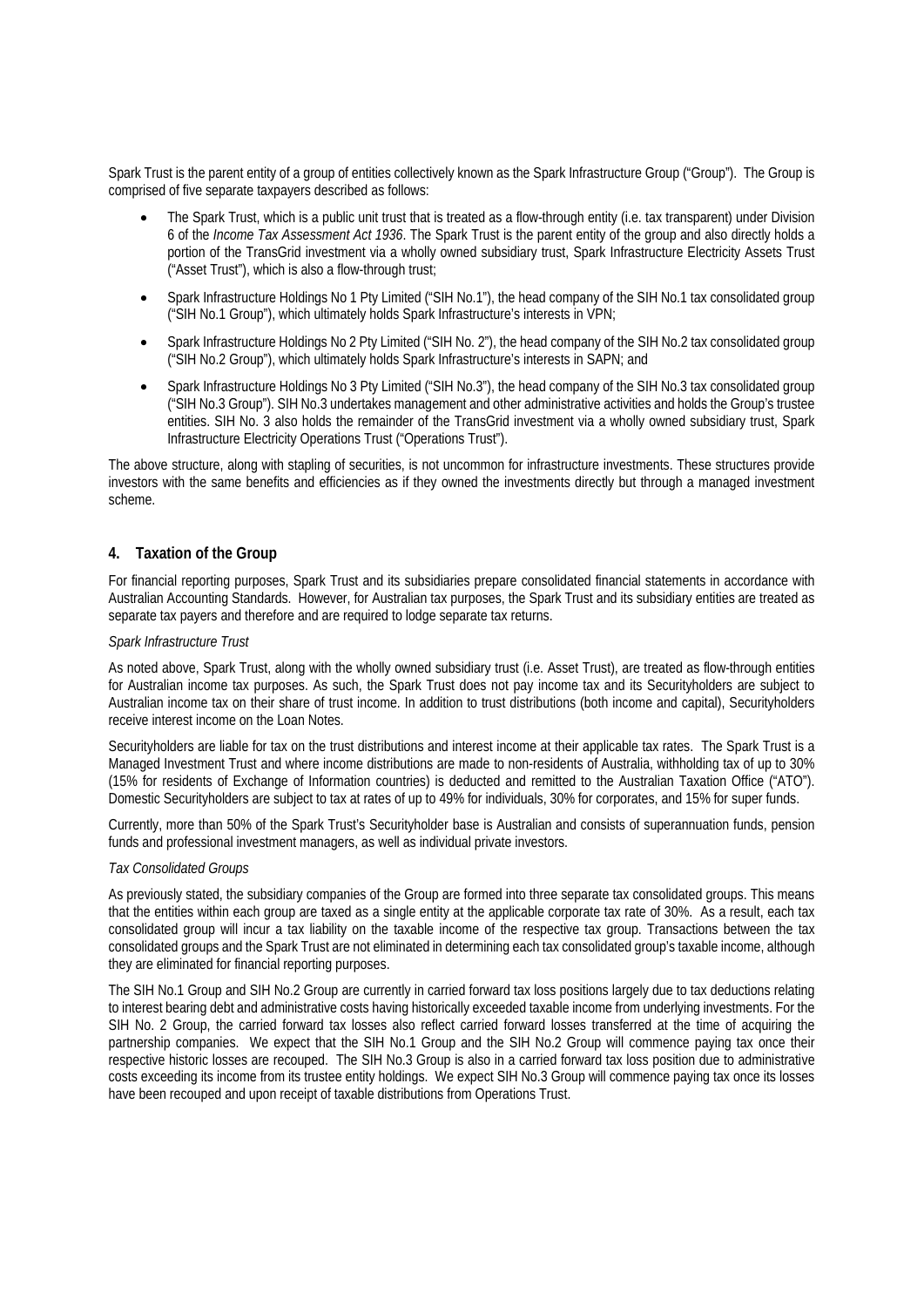### **5. Approach to Tax**

Spark Infrastructure takes the management of its tax affairs and compliance with relevant tax obligations seriously, and its governance, risk management and oversight processes reflect this. Our comprehensive Tax Governance Policy sets out that we will:

- To comply with tax compliance obligations in a timely manner;
- To ensure that tax risks are considered as part of the overall commercial assessment of any transaction;
- To take a conservative approach to the assessment and management of tax risk with a view to being considered by revenue authorities as low risk;
- To maintain open and constructive relationships with relevant revenue authorities;
- Not to participate in tax evasion or to facilitate the evasion of tax by a third party in any way;
- To encourage the businesses in Spark Infrastructure's investment portfolio, currently SA Power Networks, Victoria Power Networks and TransGrid to adopt a consistent approach to tax governance as set out in this Tax Governance Policy;
- To protect the reputation of Spark Infrastructure in relation to tax matters;
- To proactively engage and communicate regularly with the Audit, Risk and Compliance Committee and the Board, so as to adopt a 'no surprises' approach to the management of tax risk.

Overall, Spark Infrastructure's approach to tax is guided by our vision and values, and we strive to conduct our business with honesty and fairness by respecting interests of the communities where Spark Infrastructure's investment portfolio companies operate.

#### *ATO Engagement*

In line with our Tax Governance Policy, Spark Infrastructure strives to be open, transparent and forthcoming in our dealings with the ATO and other revenue authorities. We engage proactively to discuss the potential taxation implications of our significant transactions where appropriate. Such interactions have involved obtaining a private binding ruling from the ATO and class rulings for our Securityholders and entering into Tax Deeds relevant to our investment portfolio companies.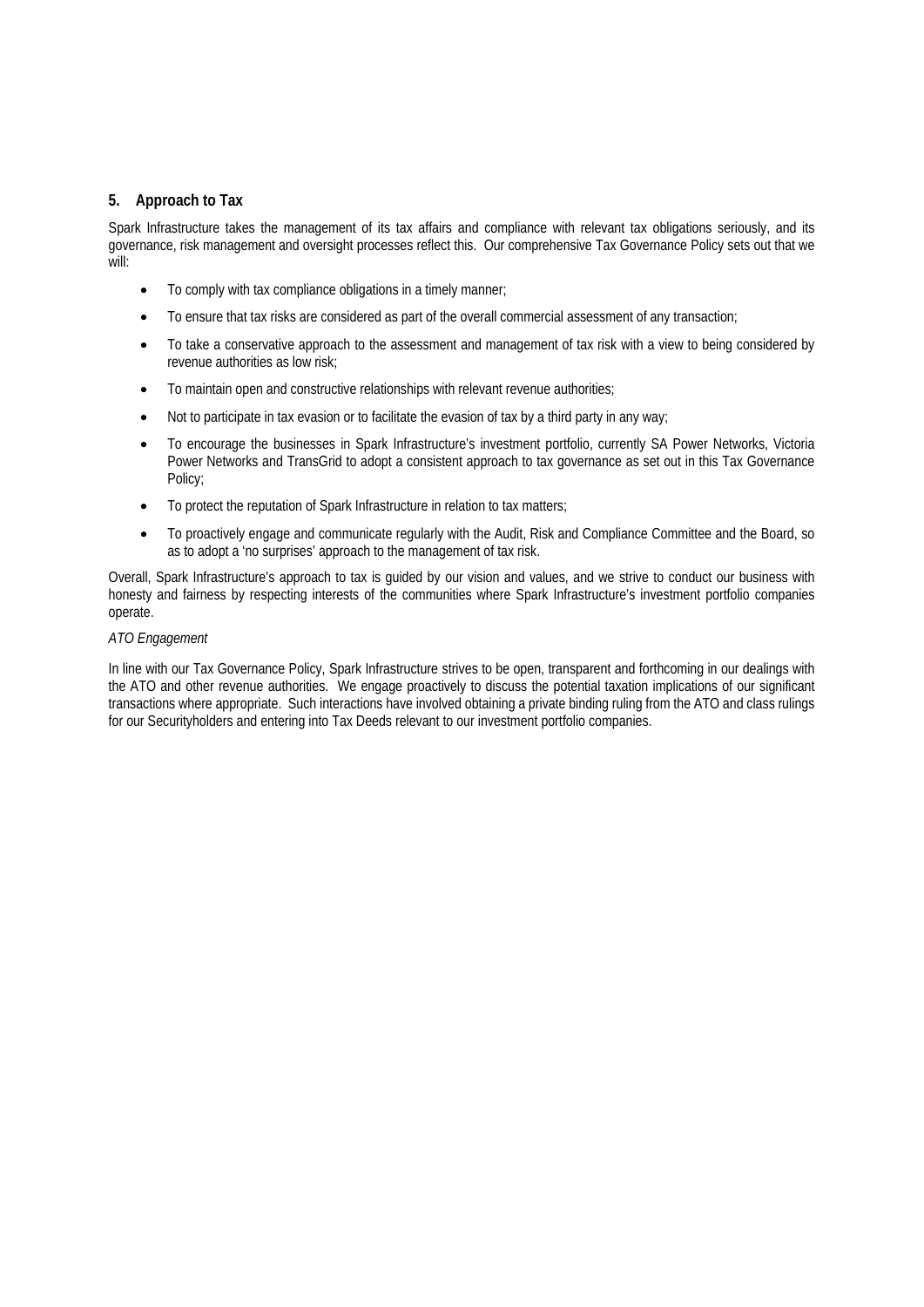### **6. Income Tax Analysis and Reconciliations**

### *6.1 ATO Tax Transparency Reporting Reconciliations*

In early December 2016, the ATO published entity tax information for the 2014-15 Income Tax Year (for Spark this is the income year ended 31 December 2014 or the 2014 Calendar Year) which included information about certain corporate tax entities whose total income (per their income tax return) is \$100 million or more for that income tax year. The same information should be published in December 2017 for the 2015-16 Income Tax Year (for Spark this is the income year ended 31 December 2015 or the 2015 Calendar Year).

The December 2016 reporting included the SIH No.2 Group because its total income (per its 2014-15 Income Tax Return as lodged) exceeded \$100 million but not the SIH No.1 Group as its total income (per its 2014-15 Income Tax Return as lodged) did not exceed \$100 million. It is expected that the December 2017 reporting will include the SIH No. 1 Group and the SIH No.2 Group as they both had total income (per their 2015-16 Income Tax Returns as lodged) exceeding \$100 million. The information that was reported for the 2014-2015 Income Tax Year and what we expect will be reported for the 2015-2016 Income Tax Year is as follows:

| SIH No.1 Group<br>\$('000) | SIH No.2 Group<br>\$(000) |
|----------------------------|---------------------------|
| 93.233                     | 175.697                   |
|                            |                           |
|                            |                           |

#### **2014-15 Income Tax Year 2015-16 Income Tax Year**

|                     | SIH No.1 Group<br>\$('000) | SIH No.2 Group<br>\$('000) |
|---------------------|----------------------------|----------------------------|
| <b>Total Income</b> | 104.055                    | 145,378                    |
| Taxable Income      |                            |                            |
| Income Tax Payable  |                            |                            |

To assist in interpreting these numbers, the table below provides a reconciliation of total income to taxable income to taxes payable:

- The entities reported by the ATO do not include the Spark Trust (and Asset Trust) and SIH No. 3 Group which are included in the accounting group because the ATO report only includes companies or entities that are taxed like companies (the Spark Trust is flow-through and its taxable income is reported by, and taxed in, the hands of the respective Securityholders) or they fall below the reporting threshold;
- The total income figure represents revenue derived by the relevant tax consolidated group and does not include expenses included in determining Net Profit Before Tax ("NPBT"); and
- Total income includes income from investments accounted for under the equity method. To the extent that investments are flow-through entities, like partnerships, then we pick up our share of taxable income from the partnership. To the extent that our investments relate to companies, then those companies are taxpayers in their own right and tax is payable at the company level. Tax is not payable on distributions from investments in companies until the distribution is actually made.

**Table 1: Reconciliation of 2014-15 Income Tax Year - Total Income, Taxable Income and Income Tax Payable** 

|                                                                                        | SIH No.1 Group<br>\$(000) | SIH No.2 Group<br>\$(000) | SIH No.3 Group<br>\$('000) |
|----------------------------------------------------------------------------------------|---------------------------|---------------------------|----------------------------|
| <b>Total Income</b>                                                                    | 93,233                    | 175,697                   | 5,733                      |
| <b>Total Expenses</b>                                                                  | (75,081)                  | (40, 331)                 | (5,852)                    |
| Total Accounting Profit/Loss per the tax return for the year ended 31<br>December 2014 | 18.152                    | 135,366                   | (119)                      |
| <b>Permanent Differences</b>                                                           | 283                       | 438                       | 1,143                      |
| <b>Timing Differences</b>                                                              | (19)                      | (18)                      | (10)                       |
| Investments In/Transactions with Associates                                            | (5,566)                   | (98, 932)                 | $\Omega$                   |
| <b>Tax Losses Applied</b>                                                              | (12, 850)                 | (36, 854)                 | (1,014)                    |
| Taxable Income/Loss                                                                    | $\mathbf{0}$              | 0                         | $\mathbf{0}$               |
| Income Tax Payable                                                                     | ſ                         | $\Omega$                  | $\Omega$                   |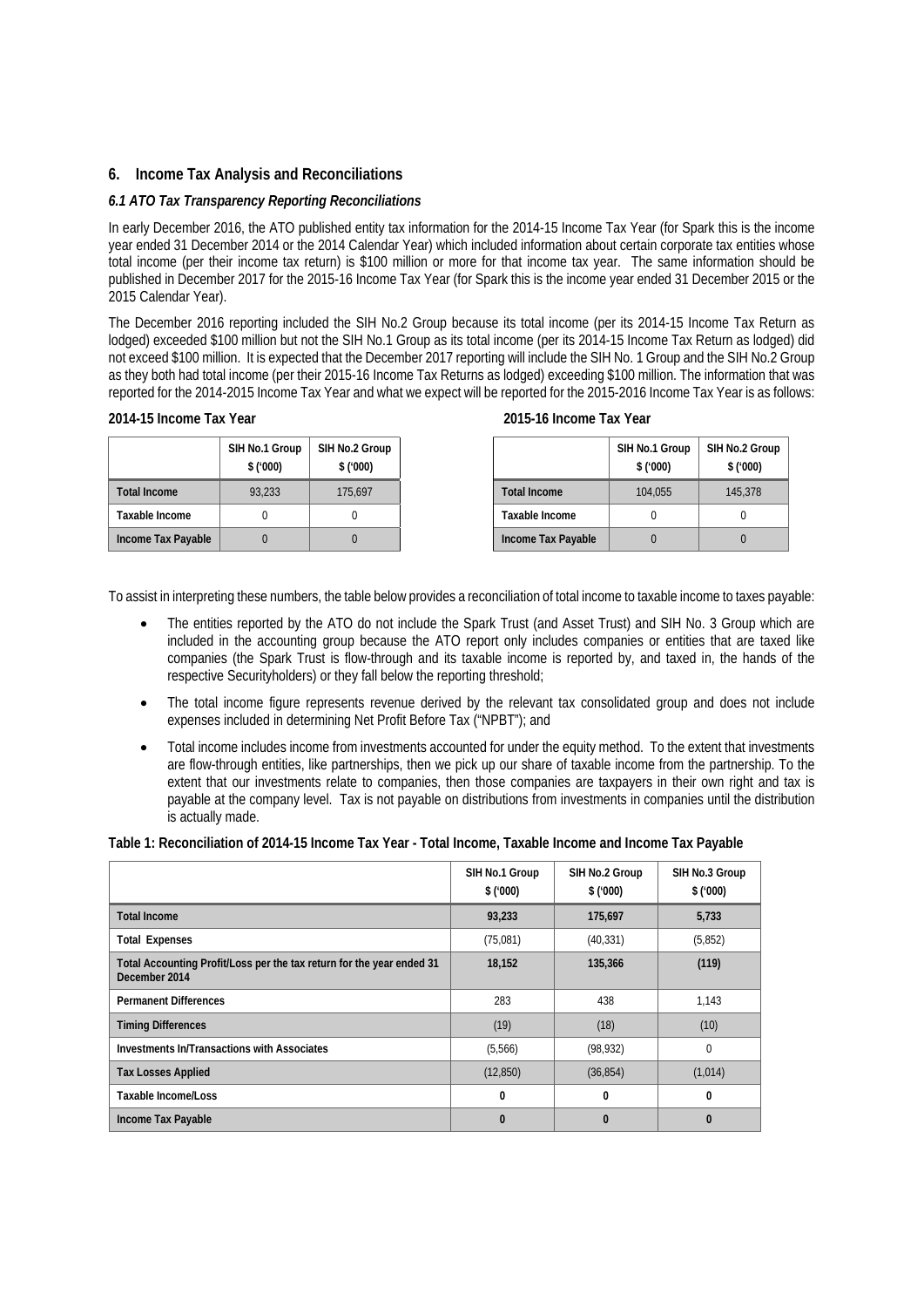|                                                                                        | SIH No.1 Group<br>\$('000) | SIH No.2 Group<br>\$(000) | SIH No.3 Group<br>\$(000) |
|----------------------------------------------------------------------------------------|----------------------------|---------------------------|---------------------------|
| <b>Total Income</b>                                                                    | 104,055                    | 145,378                   | 4,433                     |
| <b>Total Expenses</b>                                                                  | (75,046)                   | (42,001)                  | (4, 813)                  |
| Total accounting Profit/Loss per the tax return for the year ended 31<br>December 2015 | 29,009                     | 103,377                   | (380)                     |
| <b>Permanent Differences</b>                                                           | 2,231                      | 840                       | 2,224                     |
| <b>Timing Differences</b>                                                              | (2,565)                    | (26)                      | (1,651)                   |
| Investments In/Transactions with Associates                                            | (16, 195)                  | (106, 284)                | $\Omega$                  |
| <b>Tax Losses Applied</b>                                                              | (12, 480)                  | $\Omega$                  | (193)                     |
| Taxable Income/Loss                                                                    | 0                          | (2,093)                   | 0                         |
| Income Tax Payable                                                                     | 0                          | $\Omega$                  | $\bf{0}$                  |

# **Table 2: Reconciliation of 2015-16 Income Tax Year - Total Income, Taxable Income and Income Tax Payable**

*C – Note that the Total Income and Total Profit per the Income Tax Return is different to NPBT per the Financial Accounts. This is primarily due to subsequent minor adjustments made to investment income accounted for under the equity method.*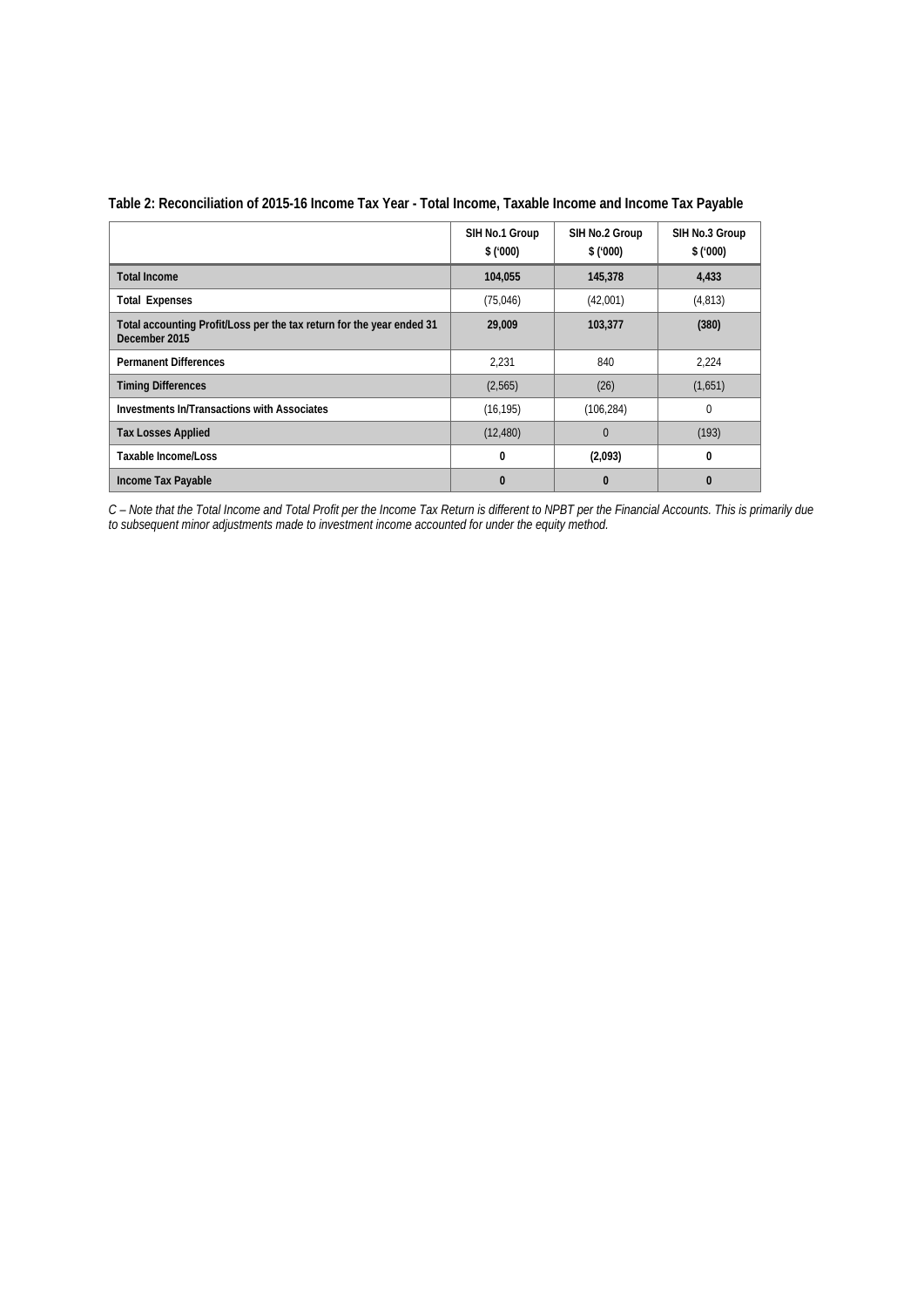### *6.2 Tax Accounting Reconciliations*

The following tables set out a reconciliation of the Group's income tax expense calculated at 30% of accounting net profit before tax to current year income tax expense and income taxes payable as per our 2014 and 2015 annual financial statements and income tax returns. In interpreting these tables, it is important to note the following:

- Income tax expense in the annual financial statements is prepared on the basis of the Spark Infrastructure consolidated financial reporting group and in accordance with Australian Accounting Standards;
- Spark Infrastructure has a 31 December financial year and therefore tax returns for 30 June are lodged in respect of the preceding financial year (e.g. the income tax year ended 30 June 2016 is in respect of 2015 Calendar Year financial results);
- Taxable income and liability are defined under income tax law and calculated separately for each of the tax consolidated groups within the structure, the Spark Trust and its subsidiary trust entities;
- Differences in income tax expense calculated in the returns and the annual financial statements may arise due to the timing of revenue and expense recognition, non-deductibility of certain expenses, and investment income accounted for under the equity method; and
- The Effective Tax Rate ("ETR") is calculated as the income tax expense divided by accounting NPBT

 $\bullet$ 

# **Table 3: Reconciliation of Income Tax Expense to NPBT and Income Tax Payable and ETR for the 2014 Calendar Year**

|                                                                            | SIH No.1 Group<br>\$(000) | SIHN <sub>0.2</sub><br>Group<br>\$(000) | SIH No.3 Group<br>\$(000) | <b>Spark Trust</b><br>\$(000) | <b>Total Group</b><br>\$(000) |
|----------------------------------------------------------------------------|---------------------------|-----------------------------------------|---------------------------|-------------------------------|-------------------------------|
| <b>NPBT</b>                                                                | 18,152                    | 135,367                                 | (119)                     | 15,314                        | 168,714                       |
| Income Tax Expense @ 30%                                                   | 5,446                     | 40,610                                  | (36)                      | 4,594                         | 50,614                        |
| Effect of Expenses Not Deductible in<br><b>Determining Taxable Profit</b>  | 5                         | 44                                      | 36                        | $\mathbf{0}$                  | 85                            |
| Effect of Prior Year Adjustments in Associates'<br><b>Tax Base</b>         | $\theta$                  | (5, 521)                                | $\Omega$                  | $\theta$                      | (5, 521)                      |
| Adjustments Recognised in Relation to Current<br><b>Tax in Prior Years</b> | $\Omega$                  | $\Omega$                                | (3)                       | $\theta$                      | (3)                           |
| Tax Effect on Operating Results of the Trust A                             | $\Omega$                  | $\Omega$                                | $\Omega$                  | (4,594)                       | (4,594)                       |
| Income Tax Expense                                                         | 5,451                     | 35,133                                  | (3)                       | $\mathbf{0}$                  | 40,581                        |
| Less: Deferred Tax Expense                                                 |                           |                                         |                           |                               |                               |
| <b>Timing Differences</b>                                                  | 414                       | $\Omega$                                | 3                         | $\Omega$                      | 417                           |
| <b>Investments in Associates</b>                                           | (1, 326)                  | (12, 387)                               | 0                         | $\mathbf 0$                   | (13, 713)                     |
| <b>Unused Tax Losses</b>                                                   | (4,208)                   | (19, 394)                               | $\Omega$                  | $\Omega$                      | (23,602)                      |
| Income Tax Recognised in Equity                                            | (331)                     | (3, 352)                                | 0                         | $\mathbf 0$                   | (3,683)                       |
| Income Tax Payable                                                         | $\mathbf{0}$              | 0                                       | $\bf{0}$                  | $\mathbf{0}$                  | $\mathbf{0}$                  |
| <b>ETR</b>                                                                 | 30.02%                    | 25.95%                                  | (2.52%)                   | 0.00%                         | 24.05%                        |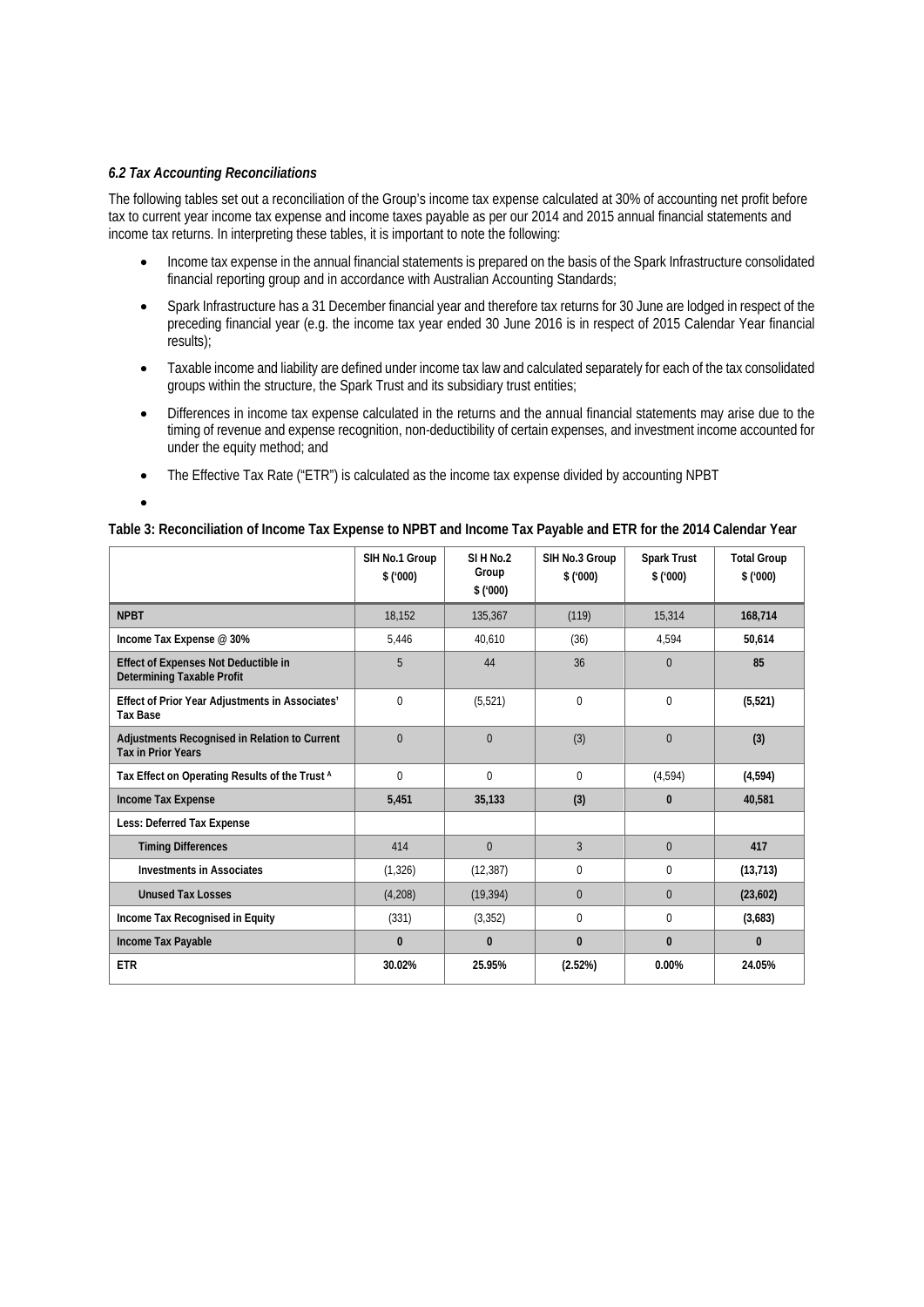|                                                                           | SIH No.1 Group<br>\$(000) | SIH No.2 Group<br>\$(000) | SIH No.3 Group<br>\$(000) | <b>Spark Trust</b><br>and subsidiary<br>trusts<br>\$(000) | <b>Total Group</b><br>\$(000) |
|---------------------------------------------------------------------------|---------------------------|---------------------------|---------------------------|-----------------------------------------------------------|-------------------------------|
| <b>NPBT</b>                                                               | 27,664                    | 104,953                   | (374)                     | 9,543                                                     | 141,786                       |
| Income Tax Expense @ 30%                                                  | 8,299                     | 31,486                    | (112)                     | 2,863                                                     | 42,536                        |
| Effect of Expenses Not Deductible in<br><b>Determining Taxable Profit</b> | 8                         | 47                        | 112                       | $\overline{0}$                                            | 167                           |
| Losses Written Off on ATO Settlement of SAPN<br>and VPN                   | $\Omega$                  | 24,655                    | $\theta$                  | $\mathbf{0}$                                              | 24,655                        |
| Effect of Prior Year Adjustments in Associates'<br><b>Tax Base</b>        | $\overline{0}$            | (10, 733)                 | $\Omega$                  | $\overline{0}$                                            | (10, 733)                     |
| Tax Effect on Operating Results of the Trusts A                           | $\Omega$                  | $\Omega$                  | $\Omega$                  | (2,863)                                                   | (2,863)                       |
| Income Tax Expense                                                        | 8,307                     | 45,455                    | $\mathbf{0}$              | $\mathbf{0}$                                              | 53,762                        |
| Less: Deferred Tax Expense                                                |                           |                           |                           |                                                           |                               |
| <b>Timing Differences</b>                                                 | (272)                     | $\Omega$                  | $\overline{2}$            | $\Omega$                                                  | (270)                         |
| <b>Investments in Associates</b>                                          | (15, 359)                 | (26, 073)                 | $\mathbf{0}$              | $\mathbf{0}$                                              | (41, 432)                     |
| <b>Unused Tax Losses</b>                                                  | (3, 188)                  | (25, 445)                 | (2)                       | $\mathbf{0}$                                              | (28, 635)                     |
| Income Tax Recognised in Equity                                           | 10,512                    | 6,063                     | $\mathbf{0}$              | $\mathbf{0}$                                              | 16,575                        |
| Income Tax Payable                                                        | $\mathbf{0}$              | $\mathbf{0}$              | $\mathbf{0}$              | $\mathbf{0}$                                              | $\mathbf{0}$                  |
| <b>ETRB</b>                                                               | 30.03%                    | 43.31%                    | 0.00%                     | 0.00%                                                     | 37.92%                        |

# **Table 4: Reconciliation of Income Tax Expense to NPBT and Income Tax Payable and ETR for the 2015 Calendar Year**

*A – as the trusts are 'flow-through' entities for income tax purposes they do not pay income tax, have nil income tax expense and nil ETR. The income of the trusts is ultimately taxed in the hands of the Securityholders at their applicable tax rates.* 

*B – the ETR exceeds 30% due to adjustments made in relation to prior income tax years during the 2015 Calendar Year.*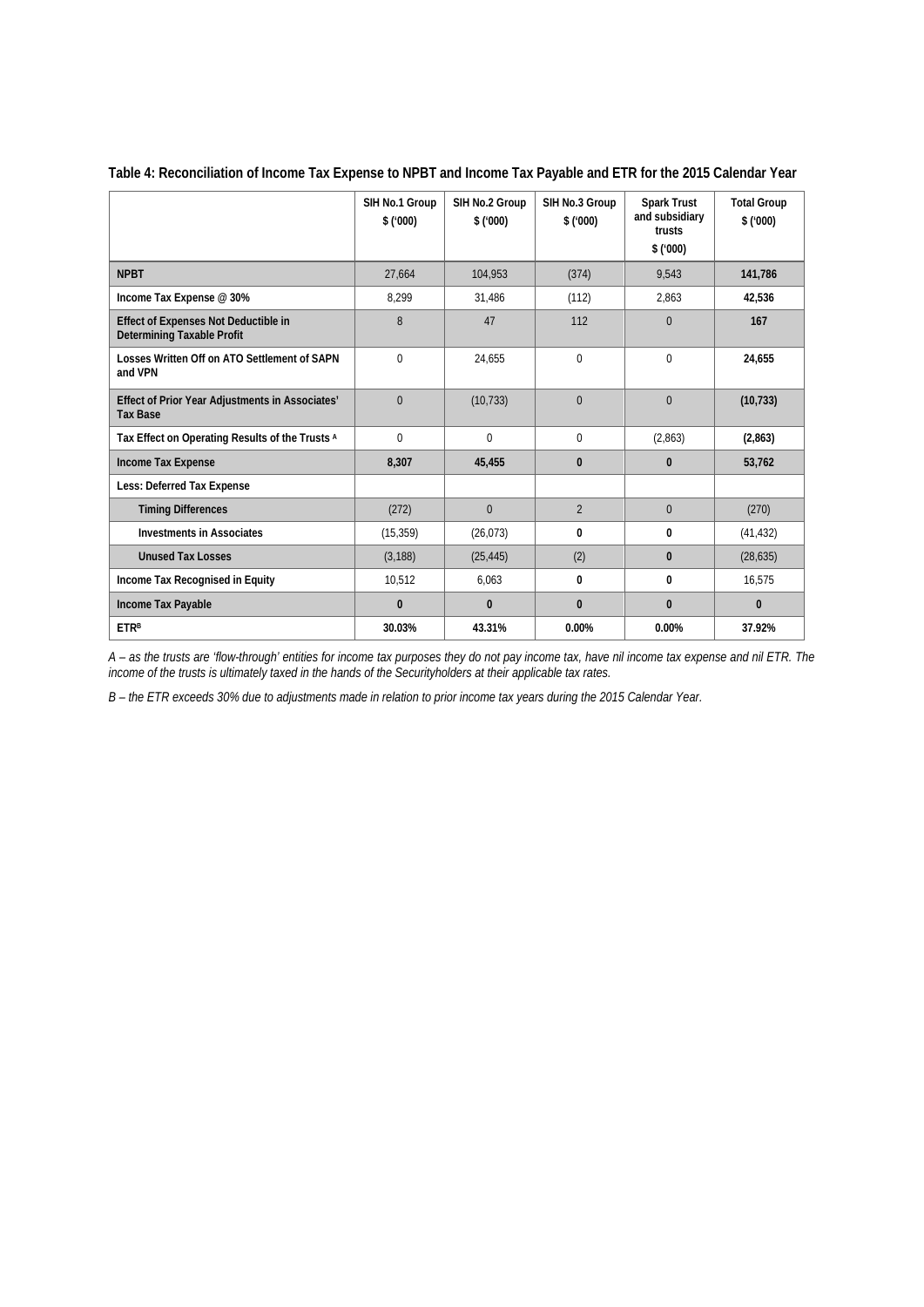# **7. Contributions to the Australian Tax System**

As previously noted, Spark Trust Securityholders are liable for income tax on distributions of trust income and interest income on Loan Notes.

The following distributions were paid to Securityholders in relation to the years ended 31 December 2014 and 31 December 2015:

|                            |                           | 2014 Calendar Year      | 2015 Calendar Year        |                         |  |
|----------------------------|---------------------------|-------------------------|---------------------------|-------------------------|--|
|                            | <b>Cents per Security</b> | <b>Total</b><br>\$(000) | <b>Cents per Security</b> | <b>Total</b><br>\$(000) |  |
| Interim Distribution:      |                           |                         |                           |                         |  |
| Loan Note interest         | 3.50                      | 51,323                  | 3.50                      | 51,323                  |  |
| Return of capital          | 2.25                      | 32,993                  | 2.50                      | 36,659                  |  |
|                            | 5.75                      | 84,316                  | 6.00                      | 87,982                  |  |
| <b>Final Distribution:</b> |                           |                         |                           |                         |  |
| <b>Loan Note interest</b>  | 3.55                      | 52,055                  | 3.55                      | 59,712                  |  |
| Return of capital          | 2.20                      | 32,260                  | 2.45                      | 41,209                  |  |
|                            | 5.75                      | 84,315                  | 6.00                      | 100,921                 |  |
| Total                      | 11.50                     | 168,631                 | 12.00                     | 188,903                 |  |

The distributions comprised:

- Loan Note interest Securityholders will pay income tax on this amount at their applicable tax rates; and
- Returns of capital for tax purposes this will be typically treated as a tax deferred distribution in the Securityholder's hands. That is, the income tax liability will be deferred until the Securityholder disposes of the security.

No income distribution was paid to Securityholders for the either of the years ended 31 December 2014 or 31 December 2015 as the Spark Trust was in a tax loss position. This is largely due to interest expenses on the Loan Notes payable to Securityholders exceeding the income of the trust.

As a business that operates in the Australian infrastructure industry, and has employees and contractors in Australia, Spark Infrastructure is also subject to various other taxes and levies at the federal, state and local government levels.

These taxes and levies are either borne by the Group at a cost to our business or are remitted by the Group to various revenue authorities on behalf of our employees and Securityholders. The table below details our total tax contribution.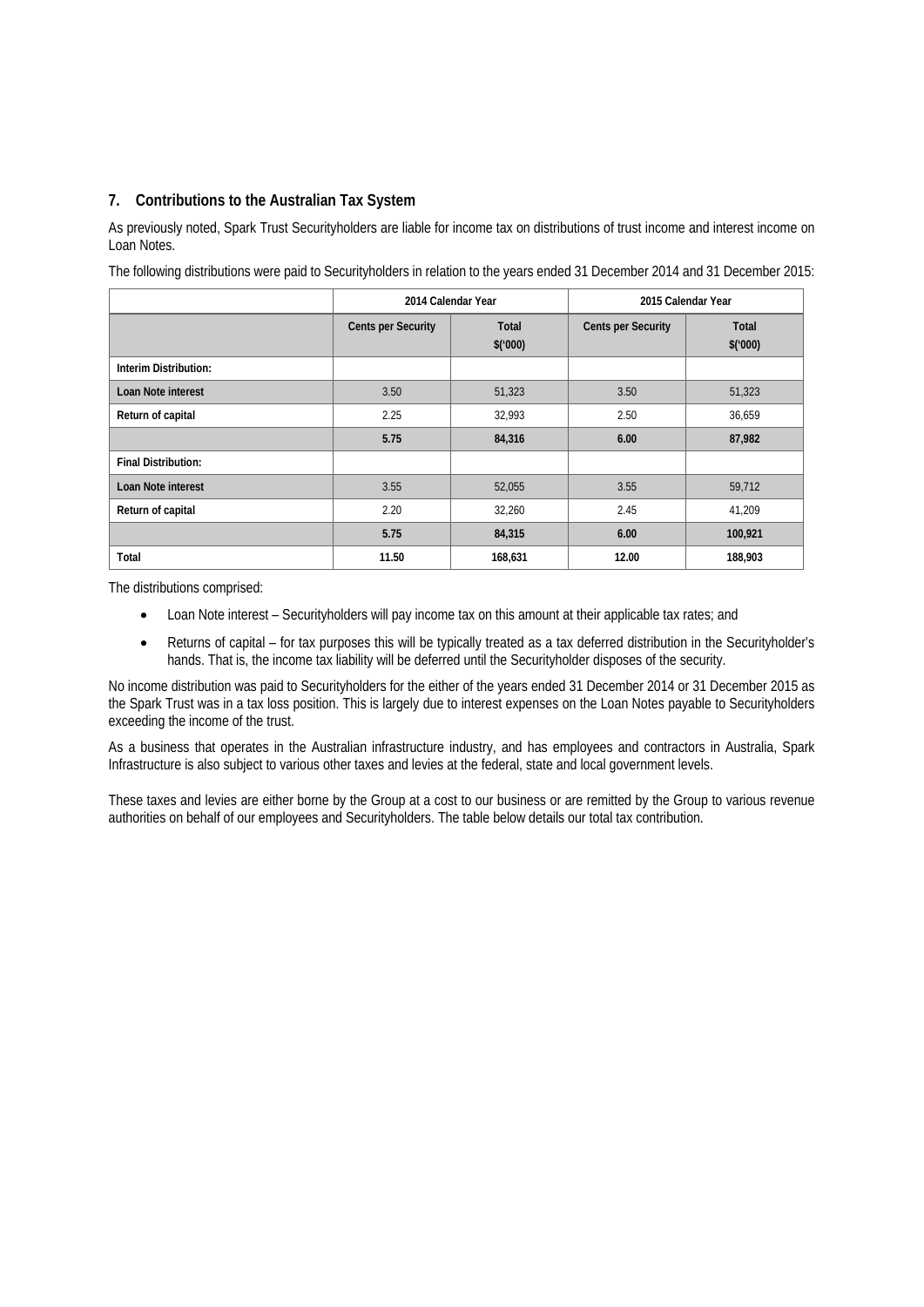#### **Table 5: Total Australian Tax Contribution**

|                                          | 2014-15 Income Tax Year<br>\$(000) | 2015-16 Income Tax Year<br>\$(000) |
|------------------------------------------|------------------------------------|------------------------------------|
| Taxes Borne by the Group                 |                                    |                                    |
| Income Tax Paid by Entities in the Group | 0                                  | $\Omega$                           |
| Fringe Benefits Tax*                     | 42                                 | 46                                 |
| Payroll Tax**                            | 243                                | 266                                |
| <b>Total Taxes Borne by the Group</b>    | 285                                | 312                                |
|                                          |                                    |                                    |
| <b>Net GST Remitted</b>                  |                                    |                                    |
| <b>GST Collected, less</b>               | $\Omega$                           | $\Omega$                           |
| <b>GST Claimed</b>                       |                                    |                                    |
| <b>PAYG Withholding</b>                  | 1,983                              | 2,152                              |
| Taxes Withheld from Investors***         | 272                                | 264                                |
| <b>Total Taxes Remitted by the Group</b> | 2,255                              | 2,416                              |
| <b>Total Tax Contribution</b>            | 2,540                              | 2,728                              |

Additionally, the entities in which Spark Infrastructure holds an investment (SAPN, VPN and TransGrid) are also subject to various other Australian taxes and levies at the federal, state and local government levels.

\* The FBT year is from 1 April to 31 March. The numbers included are for the FBT year ended 31 March 2015 and the FBT year ended 31 March 2016.

\*\* Spark's payroll tax year is from 1 July to 30 June. The numbers included are for the payroll tax years ended 30 June 2015 and 30 June 2016

\*\*\* These numbers reflect amounts withheld on the interim and final distributions paid in respect of the 2014 and 2015 Calendar Years. The 2014 final distribution was paid (and the tax withheld) during the 2015-16 Income Tax Year and the 2015 final distribution was paid (and the tax withheld) during the 2016-17 Income Tax Year.